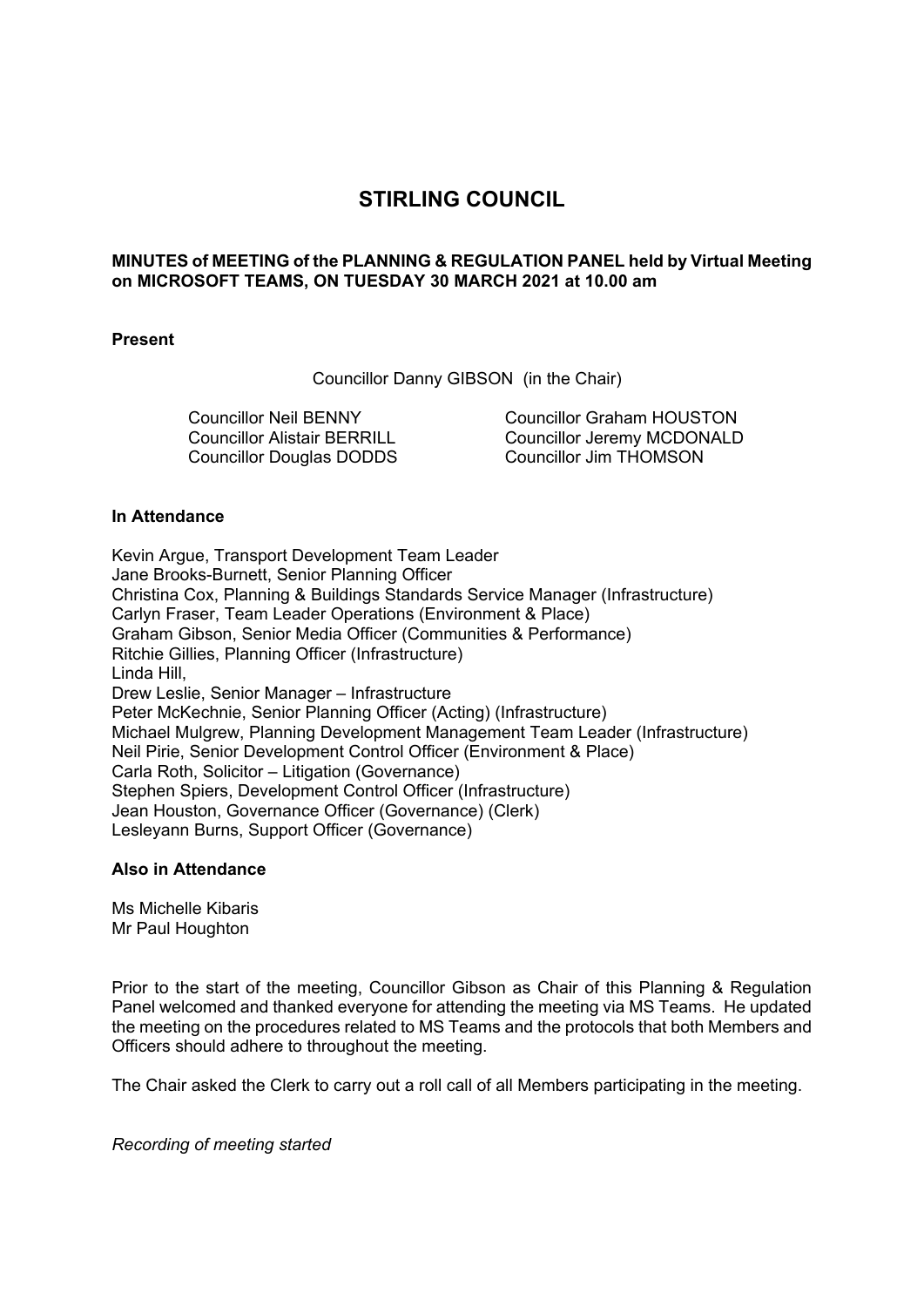## **PL346 APOLOGIES AND SUBSTITUTIONS**

Apologies were received on behalf of Councillor Alasdair MacPherson. No substitute Member was present.

# **PL347 DECLARATIONS OF INTEREST**

There was no declaration of interest.

# **PL348 URGENT BUSINESS BROUGHT FORWARD BY THE CHAIR**

There were no items of urgent business brought forward.

## **PL349 MINUTES**

The following minutes were submitted for approval:

# **a) Planning and Regulation Panel on 2 February 2021**

#### **Decision**

The Planning & Regulation Panel approved the Minutes of the Meeting on 2 February 2021 as an accurate record of proceedings.

## **b) Planning and Regulation Panel on 2 March 2021**

## **Decision**

The Planning & Regulation Panel approved the Minutes of the Meeting on 2 March 2021 as an accurate record of proceedings

# **PL350 ERECTION OF DWELLING HOUSE AND GARAGE AT LAND 80M NORTH EAST OF BARLOCH, STIRLING - MR DAVID FOTHERINGHAM - 20/00836/PPP – HEARING**

This proposal was being considered by Planning & Regulation Panel as the local ward Member, Councillor Earl, had referred the application to Panel to discuss the merits of the justification statement in compliance with Policy.

This report formed the Report of Handling for the planning application in compliance with the Town and Country Planning (Development Management Procedure) (Scotland) Regulations 2013.

A Hearing request had been made within timescales according to procedure in order to have the opportunity to address the Panel.

The Planning Officer introduced the report and updated Members with the presentation of maps of the proposed site.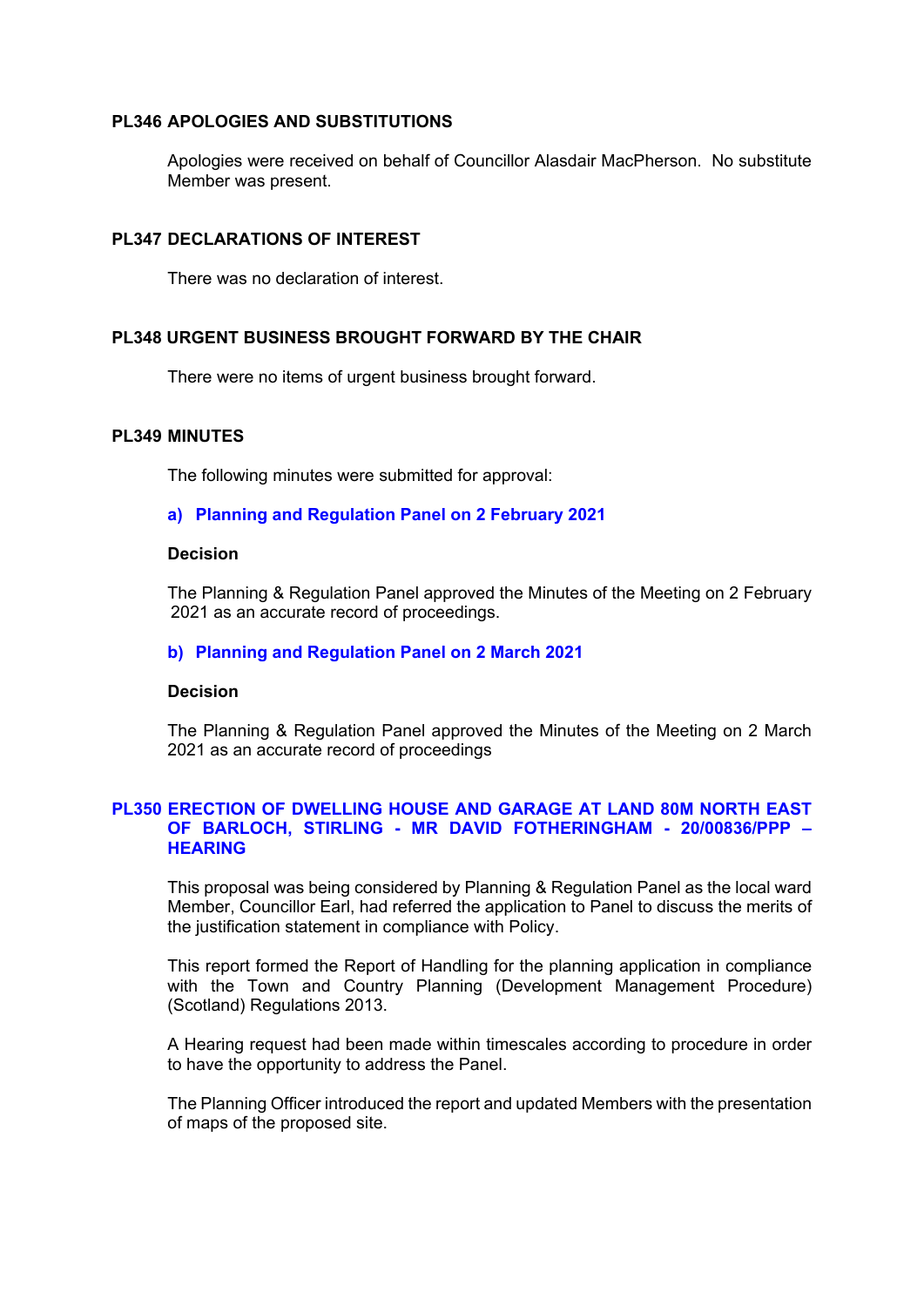#### **Applicant**

It was confirmed that the applicant was not in attendance at the meeting.

#### Supporters of the Application

Ms Michelle Kibaris and Mr Paul Houghton were in attendance at the meeting. Ms Kibaris thanked the Panel for allowing them to speak and presented their case in support of the application.

The Fotheringham's had been farming these lands for more than 3 generations. They always understood that a farm of this size was not sustainable by traditional farming alone and throughout the years the farm had come to include a caravan site, holiday lets and small recycling business. They were aware that one day Mr David Fotheringham would no longer help work on the farm and the running will fall to them. They were committed to a 5 year business plan via expansion of the herd and extension of the current rural tourism business in order to create a successfully diversified farming venture that could be run by future generations.

In order to remain close by as they increased their working hours at the farm and Mr Fotheringham stepped back, they currently lived in a small rented cottage on an adjacent farm. This was not an ideal living solution for a growing family, which was why they sought this planning permission. Their business plan showed that with both farming and rural tourism businesses, a dwelling was justified.

As stated in the report, their current farming hours totalled 20 hours each week. SLU calculations were used to ascertain both current and future farm labour hours. In order to justify a dwelling, guidance advised they would need an SLU of more than 1, which was 1800 hours per year - 34.6 hours per week. By year 5, their business plan advised they would reach a 35 hour labour requirement and could theoretically justify a dwelling with farming hours alone.

The report to the Panel stated in paras 2.17 and 2.20 that the farm in its current state was successfully operating without a dwelling. This did not take into consideration succession, i.e. Mr Fotheringham stepping down and leaving his current labour hours to them. The report further stated in para 2.17 that farm labour hours were only rising by 10. This was an error and the correct figure was 15 hours (20 in year 1, 35 by year 5).

The report stated that the farm was predominantly arable, and as such did not need a dwelling. It was true that around 90% of acres were used for hay and 10% for cattle, but that did not mean that labour hours were proportionally split 90/10. Currently the herd, put into calf each year, took 12 of the total 20 hours (as calculated by SLU). As set out in the business plan, by year 5 the expanded herd put into calf each year would amount to more than 22 hours per week of the total 35 farm labour hours.

The report to Panel also suggested that living in a neighbouring village would not be unreasonable. However not being able to live on the farm with 25 cattle during calving season, never mind 50, would be a huge challenge. Furthermore, available homes for sale in the area were not affordable but there were sufficient funds to build a modest home on their own land.

Para 2.19 of the report advised that the 'tourist business is subject to future planning' and could not contribute to labour calculations needed to support the application. However there was already a caravan site on the farm (and had been for more than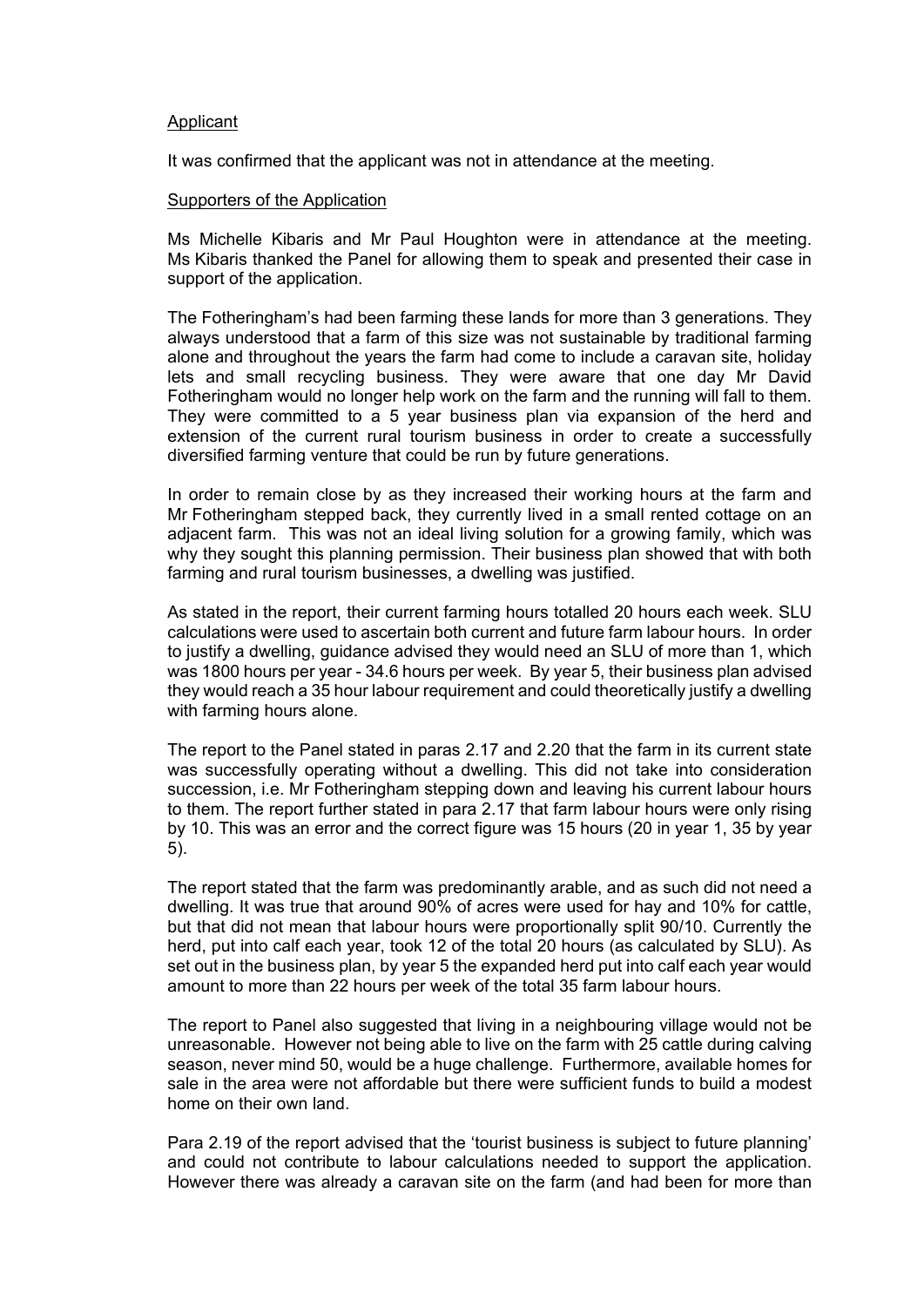40 years). In addition, the holiday lets detailed in the business plan were subject to planning permission and granted in 2011. The build was completed, but internal cosmetic works stalled around 8 years ago and there was a commitment to getting this project up and running.

There were plans to extend the caravan site which would be subject to planning consent. However, if this was not forthcoming, there would still be an operational caravan site that already took up labour hours each week and there were many improvements yet to be made to further increase occupancy, profitability and in turn would increase labour hours even more.

In short, they were looking to expand the current and established rural tourism business, the majority of which was not subject to planning consent as the report suggested. The caravan and holiday lets should have been allowed to contribute to the labour calculations.

This dwelling had the support of neighbours and the community. There were 12 letters of support. They were hugely proud of this and it showed the community's commitment to having them stay in this farming community.

The Panel report advised that there was one letter of objection. This 'neutral' comment was subject to a previous and now withdrawn application, and had no bearing or relevance to the current application. There had been discussions with the objector who no longer had these concerns.

In closing, this was a young and entrepreneurial family with extensive business and farming experience and they were committed to the farm and what their plans for it. They loved the community and the people within it; their son went to the local school and having to leave it would be a devastating blow.

#### **Objectors**

It was confirmed that no objector was in attendance at the meeting.

The Chair thanked Ms Kibaris for her presentation.

In response to Members' questions, the Planning Officer confirmed there was an error in para 2.17 of the report and that it should have stated an increase of 15 hours, not 10. He pointed out that additional information requested by way of a SAC report may have provided evidence that a dwellinghouse was justified in this context. This had not been provided. The applicants had not realised the importance of this report, which would however have been very costly.

## *Councillor Benny joined the meeting*

The Planning Development Management Team Leader advised that there was a preference for a SAC report. However officers would be willing to accept a breakdown of information in another form from the applicant in the first instance in order to review the application.

In these circumstances the Panel agreed to defer consideration of the application to an appropriate future meeting of the Panel.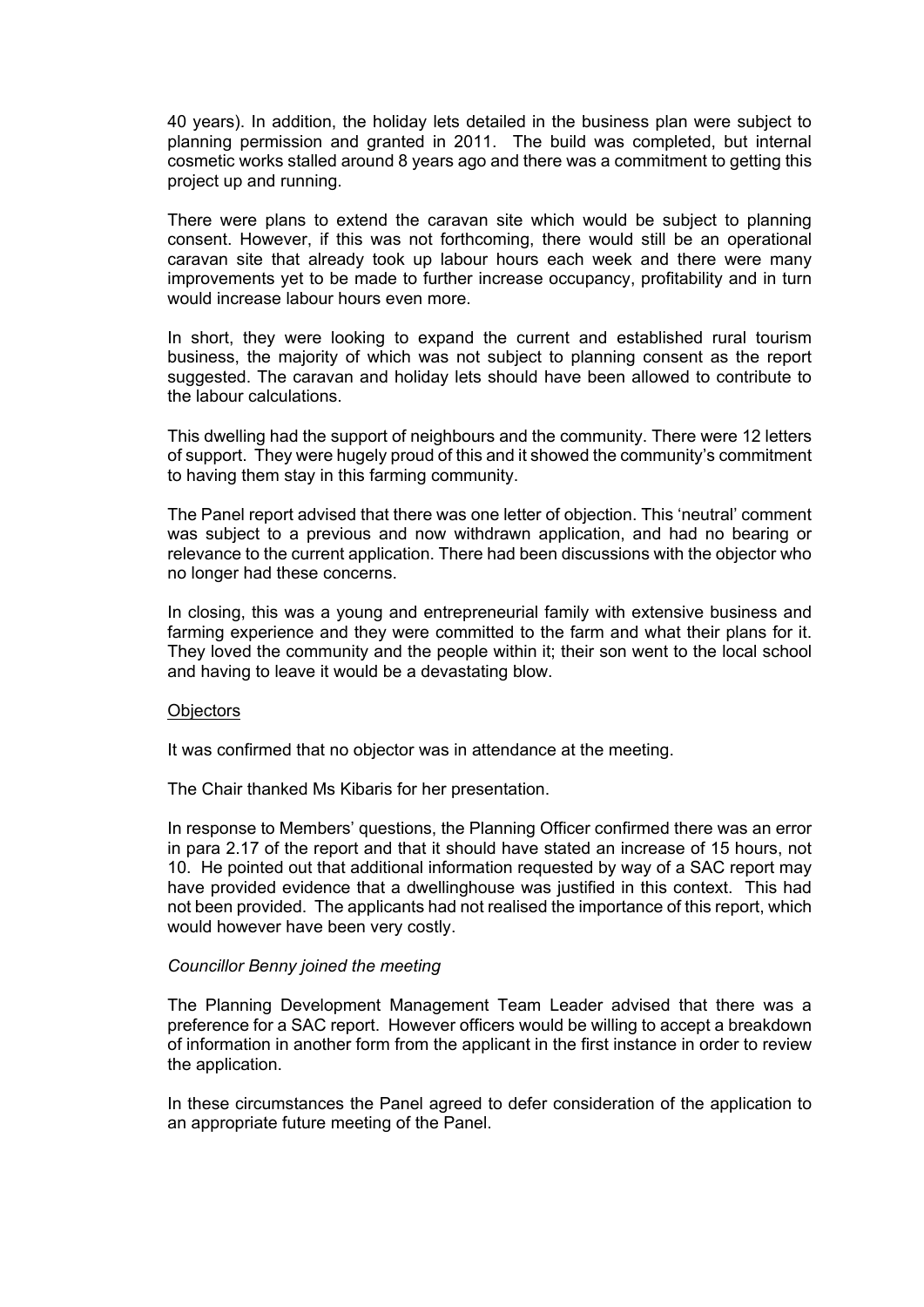## **Decision**

The Planning & Regulation Panel agreed to defer consideration of the application to an appropriate future meeting of the Panel.

(Reference: Report by Senior Manager – Infrastructure, dated 3 March 2021, submitted).

# **PL351 ERECTION OF 85 DWELLING HOUSES, FORMATION OF NEW ACCESS, ASSOCIATED INFRASTRUCTURE AND OPEN SPACE AT LAND TO SOUTH OF CROFTSIDE FARM AND NORTH OF HILLHEAD FARM STEADINGS, STIRLING - BELLWAY HOMES LIMITED (SCOTLAND DIVISION) - 17/00946/FUL**

Detailed planning permission was sought by Bellway Homes Limited (Scotland Division) to develop land on the south eastern edge of Stirling for a residential development comprising 85 units with associated access, open space, landscaping and infrastructure.

This application was a major planning application under the terms of the Town and Country Planning (Hierarchy of Developments) (Scotland) Regulations 2009. The development was not considered to be significantly contrary to the Development Plan and so under the Council's Scheme of Delegation for Determining Planning Applications should be determined by Planning and Regulatory Panel.

This report formed the Report of Handling for the planning application in compliance with the Town and Country Planning (Development Management Procedure) (Scotland) Regulations 2013.

Officers responded to Members' questions about access, drainage, pathway interconnectivity and play provision. Members also raised concerns about design and density of the development, and whether approving this application could prejudice the wider Stirling South Gateway Masterplan.

A brief adjournment was requested to allow Members to consult the Planning & Buildings Standards Service Manager.

> *The Chair adjourned the Meeting at 11.37am in terms of Standing Order 75*

## *Recording of meeting was stopped*

*The Meeting reconvened at 11.50am with all Elected Members (previously noted) present*

*Recording of Meeting resumed* 

## **Motion**

"That the Panel approves the application subject to:

- 1. Draft conditions set out in Appendix 1; and
- 2. A Section 75 Legal Agreement.**"**

Moved by Councillor Benny, seconded by Councillor Houston.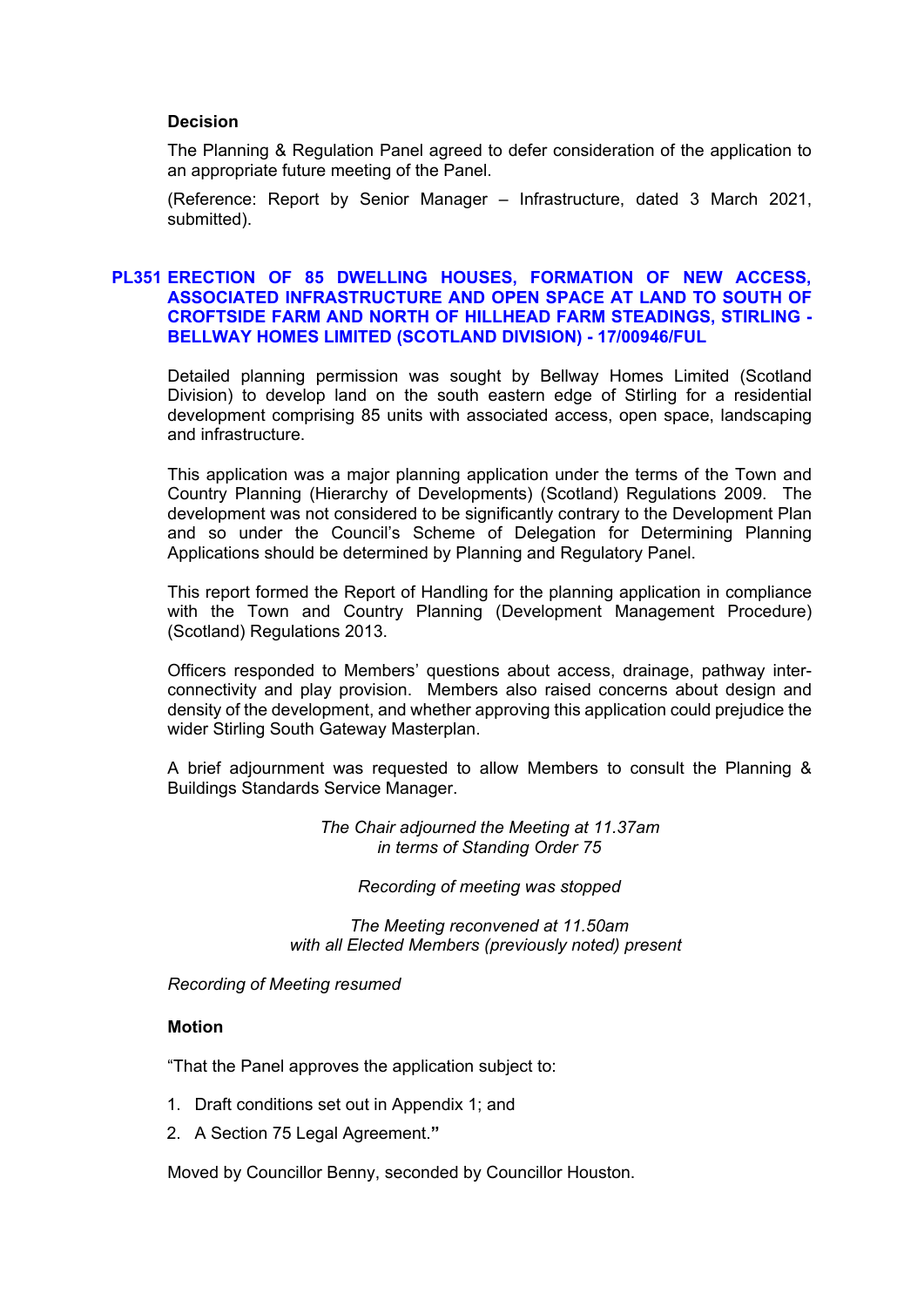# **Amendment**

"That the Panel agrees to refuse the application on the two grounds:

- 1. The site is in a sensitive gateway as an entrance to Stirling which makes design and place making considerations particularly important. It is concerning that there is a lack of innovative housing. There is concern over impact on the Cat Craig and general lack of green amenity within the site; and
- 2. The Masterplan identifies the site as being a low density part of the wider site and that by not providing the low density anticipated that this is detrimental to the wider area and wide Masterplan on place making terms."

Moved by Councillor Berrill, seconded by Councillor Thomson.

On the roll being called, the Members present voted as follows:-

For the Amendment (3)

Councillor Alistair Berrill Councillor Jeremy McDonald Councillor Jim Thomson

Against the Amendment (4)

Councillor Neil Benny Councillor Douglas Dodds Councillor Danny Gibson Councillor Graham Houston

The Amendment fell by 4 votes to 3.

For the Motion (4)

Councillor Neil Benny Councillor Douglas Dodds Councillor Danny Gibson Councillor Graham Houston

Against the Motion (3)

Councillor Alistair Berrill Councillor Jeremy McDonald Councillor Jim Thomson

# **Decision**

The Motion was carried by 4 votes to 3. Accordingly, the Planning & Regulation Panel agreed to approve the application subject to:

- 1. draft conditions set out in Appendix 1, and
- 2. a Section 75 Legal Agreement.

(Reference: Report by Senior Manager – Infrastructure, dated 3 March 2021, submitted).